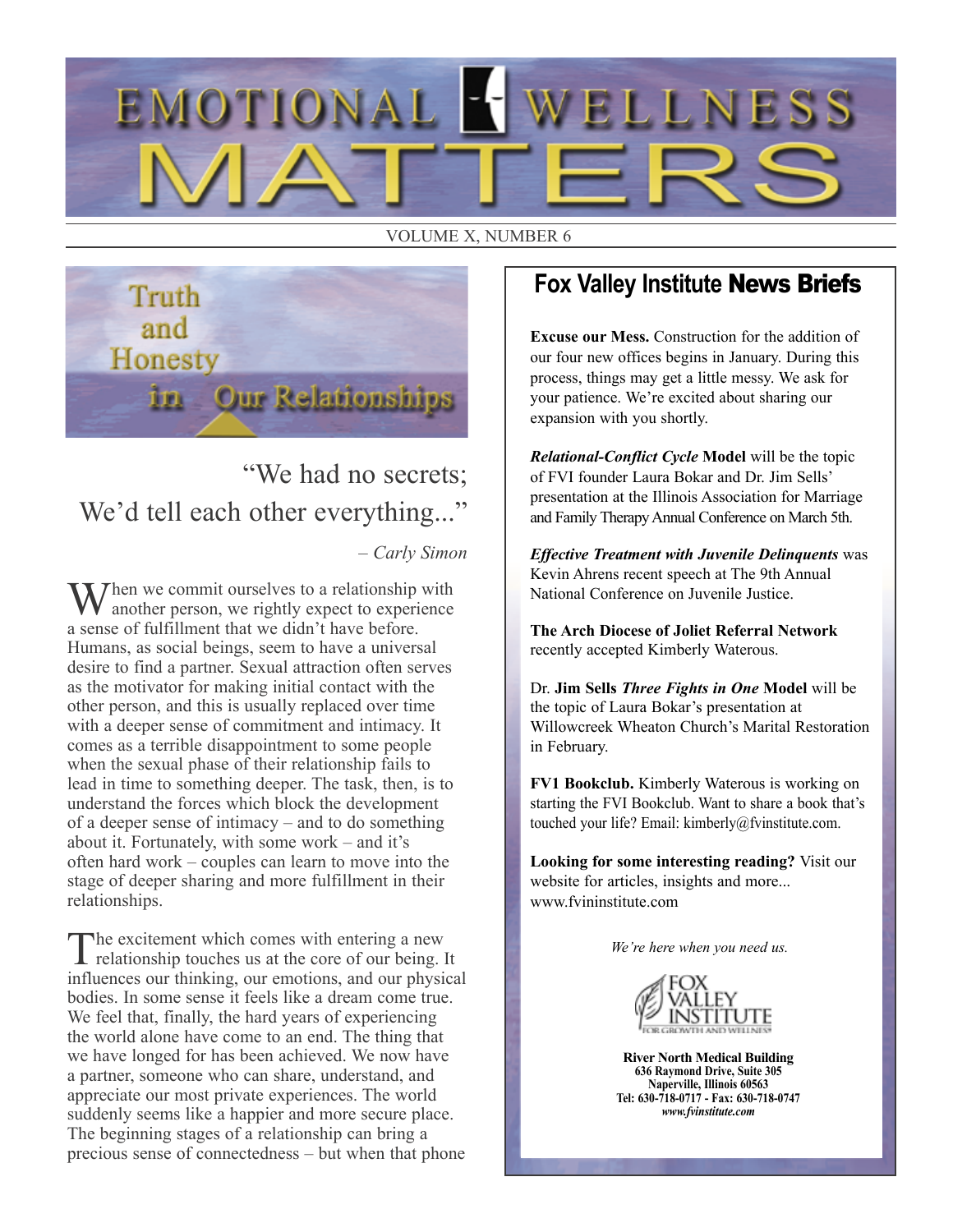call doesn't come, when a plan goes awry, when the wrong words are spoken, the emotional high can turn swiftly into a feeling of devastation. Being in love can have its down side.

Over time the physical stage of the relationship is typically replaced by a period of getting to know more about other aspects of our partner's personality. Some of these characteristics are endearing to us – and others serve to irritate us. We learn how our partner attends to the demands of everyday life, and we learn that he or she may not do things the way we do them. Our partner may take a more aggressive approach than we do. Or we may find that our partner dwells on issues, mulling them back and forth, before coming to a decision – which is something that may create anxiety in us. Our partner's sense of loyalty to the relationship may be different from our own. These differences may seem catastrophic during this phase of the relationship. And at this stage, rather than looking within to make our own personal adjustment to our partner's quirks, we may try to force our partners to change their behavior. Power and domination may enter into the dynamics of the relationship – and this can have a major negative impact on intimacy. It is at this stage that genuine communication becomes important to the continued success of the relationship.

## Genuine Communication

**Nommunication is at the center of relationships.** The quality of a relationship depends on the quality of the communication between the two partners. The most treasured times within a relationship are those in which we tap into our partner's authenticity with heartfelt communication – those times when we talk truthfully.

Unfortunately, these moments come far too rarely for many of us. Those who can achieve physical intimacy are not necessarily those who can communicate well verbally. Why is this? Some people simply lack the tools and experience for talking about emotional issues. Others talk a mile a minute, needing to be validated by others but instead driving them away. Some people are guarded and have difficulty in opening up about anything personal. Some people are unable to listen to their partner – they always bring the topic back to themselves, or they may see their role as the one who gives (unsolicited) advice.

Some people interpret their partner's desire for a serious talk as criticism. They become defensive when their partner tries to share the honest truth

with them. A serious talk, then, can easily lead to an argument – and this leads to a failure of honest communication. The more failures there are, the less likely the couple will try to communicate on a genuine level in the future – to the detriment of intimacy in their relationship.

## Telling the Truth

Truth is difficult for many of us. We all engage in a bit of self-deception in our lives. There are things about ourselves that we have not been able to examine or accept. We have difficulty in admitting our flaws – even to ourselves, much more so to our partners. Sometimes we guard our intimate feelings because we have been hurt in the past when we tried to share them with others, so that trust is a difficult area for us. For example, if you and your partner are feeling unloved and lonely, but you try to cover it up by saying that everything is fine, you will continue to feel isolated. Our commitment to a relationship means that we have decided to open ourselves up to another person, flaws and all. To continue to deceive ourselves with our partner impedes the intimacy of the relationship.

A relationship has the potential to provide a healthy<br>way to come to terms with our issues, both personal and interpersonal. Accepting the truth, and talking about it, can free us of pain and set the stage for a healthier future. When we share our fears within the context of our partner's loving understanding and acceptance, the fears dissipate. The issues we have been holding on to alone for so long lose their force when they are shared with someone who loves us. Telling the truth can bring down the barriers that isolate us from our partners. It can lead to a new level of self-acceptance and authenticity in our own lives – and this in turn leads to a stronger level of commitment and intimacy in our relationship. The truth can make us whole and set us free.

Here are some guidelines for telling the truth –

• Understand what you intend to do when you communicate. This calls for an honest look at your motivations. If you intend to create healing, clarity, or a deeper sense of intimacy within the relationship, your intention will probably lead to these results. If, on the other hand, you want to make yourself

**This newsletter is intended to offer general information only and recognizes that individual issues may differ from these broad guidelines. Personal issues should be addressed within a therapeutic context with a professional familiar with the details of the problems. ©2003 Simmonds Publications: 5580 La Jolla Blvd., #306, La Jolla, CA 92037 Website ~ www.emotionalwellness.com**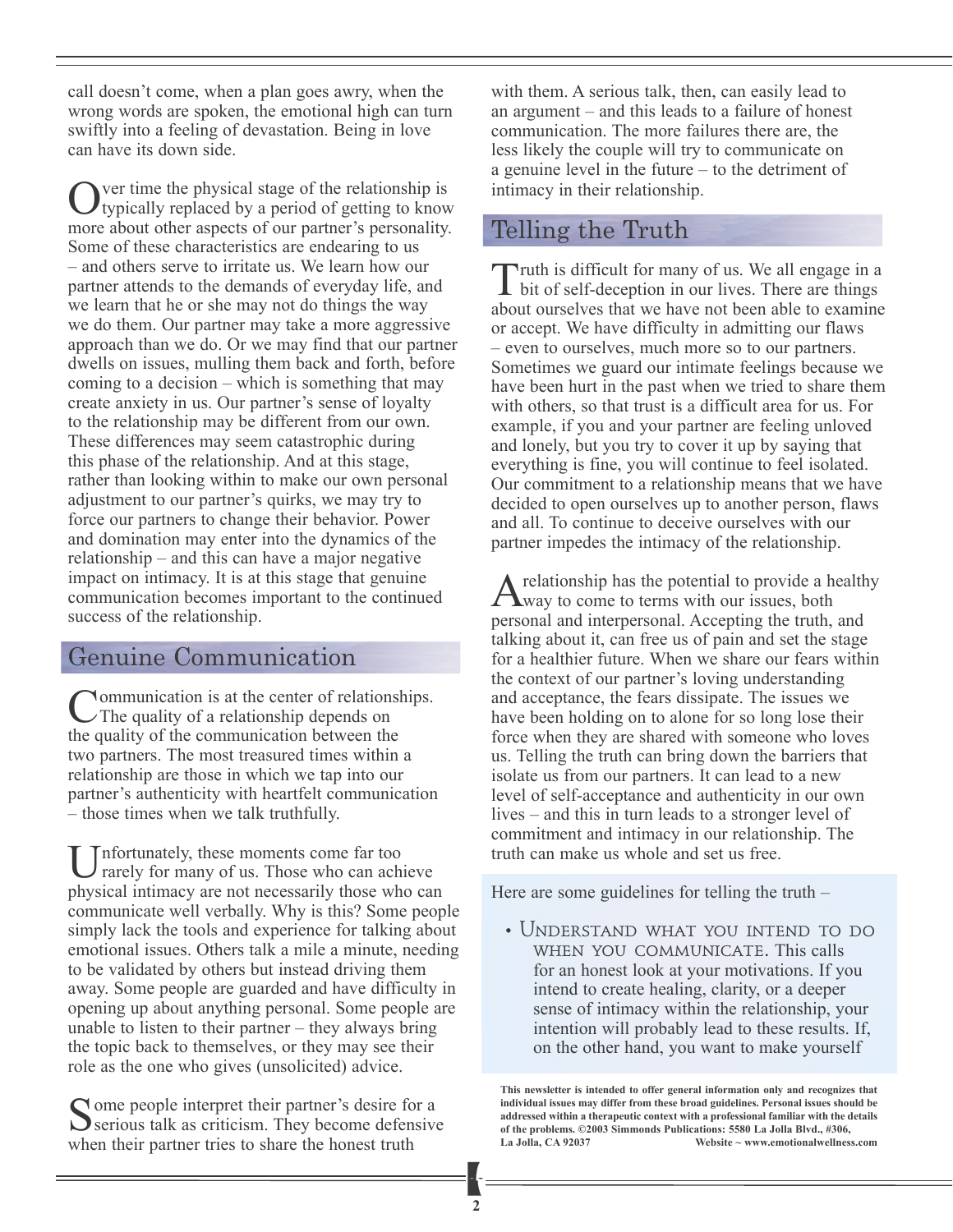look good and your partner look bad – or if you want to hurt your partner – then distrust will result from the communication.

- ASSESS HOW WELL YOUR PARTNER CAN handle the truth. There are times when your partner may not be ready to have heartfelt talks. A clue to this is when your partner continually rejects, or is unable to hear, your attempts at increased closeness. If your partner tends to become defensive, if there is a history of fighting when serious issues are discussed, if your partner is unable to honor your personal information and can't keep a secret, or if there is a history of betrayal – then it might be best to practice telling the truth with another person, not your partner. Then, when you feel comfortable in telling the truth and trusting, it will be time to engage in heartfelt talks with your partner. Some people prefer to start the process alone with a therapist, since they are trained to listen nonjudgmentally and are less likely to take things personally.
- UNDERSTAND YOUR OWN FEARS ABOUT telling the truth. Communicating on an honest and truthful level makes you vulnerable. You may fear getting hurt or hurting your partner's feelings. You may feel that you will be misunderstood or that your partner will judge you negatively. Our fears are based on past experiences and reside within us. They are often unrealistic. The higher goal is to communicate truthfully with your partner in order to have a more satisfying relationship, and this means having the courage to confront your fears.
- Accept the fact that your partner does not have to agree with you. Many of us are afraid to have intimate talks with our partners unless they agree with everything we have to say. Unfortunately, this leads not so much to intimacy, which involves a sharing and acceptance of our differences, as it does to control struggles and isolation from our partners. Accept, and even treasure, your partner's individuality. Two people can be right at the same time in a relationship – it's just a matter of two different interpretations of the same events. Intimacy occurs between two complete, whole individuals, each of whom honors their partner's way of looking at the world.

#### Listening to the Truth

If you want your partner to be honest with you, y<br>have to be a good listener. Communication is a f you want your partner to be honest with you, you two-way process. A good listener –

- is nonjudgmental and open-minded;
- doesn't jump to conclusions;
- understands that the truth comes out a little at the time, not all at once;
- doesn't try to impose his or her personal version of the truth on the speaker;
- doesn't interrupt and allows the speaker to finish talking before responding;
- helps the speaker clarify what is being said;
- can tolerate different opinions without becoming defensive.

People frequently hear something other than<br>what is being said. We said what is being said. We misperceive because of our own life experiences. If we frequently become argumentative or have our feelings hurt during conversations, it is helpful to examine our ability to listen without drawing conclusions prematurely. *The way we hear what others say is often more a reflection of us than the other person.* True listening involves looking within and developing the ability to hear correctly what the other person is trying to say. When people have heartfelt talks, their intentions are usually good.

The long-term success of any relationship depends<br>on the ability of the two partners to achieve intimacy through their communication. When the two partners feel isolated from each other and blocked in their ability to achieve the closeness they once felt, it is time to work on expressing their innermost thoughts and feelings to each other. This involves a taking deep look within and a commitment to face the fears which have driven them apart. Telling the truth takes practice, and lots of it – first on your own and then with your partner. Looking within and accepting who you are – and then sharing this with your partner – is healing. It is a way to wholeness, both personally and as a couple.

#### Recommended Reading –

*Straight from the Heart* by Layne and Paul Cutright. – The online version of this book (2002) can be ordered by going to **www.EnlightenedPartners.com/ bookstore.html**, by emailing the Cutrights at **partners @EnlightenedPartners.com**, or by calling (760) 730- 0668 from 9:00 am to 5:00 pm Pacific time. – The paperback version (1997; ISBN 0-9651371-0-4) can be purchased at *www.Amazon.com* or by calling the number listed above.